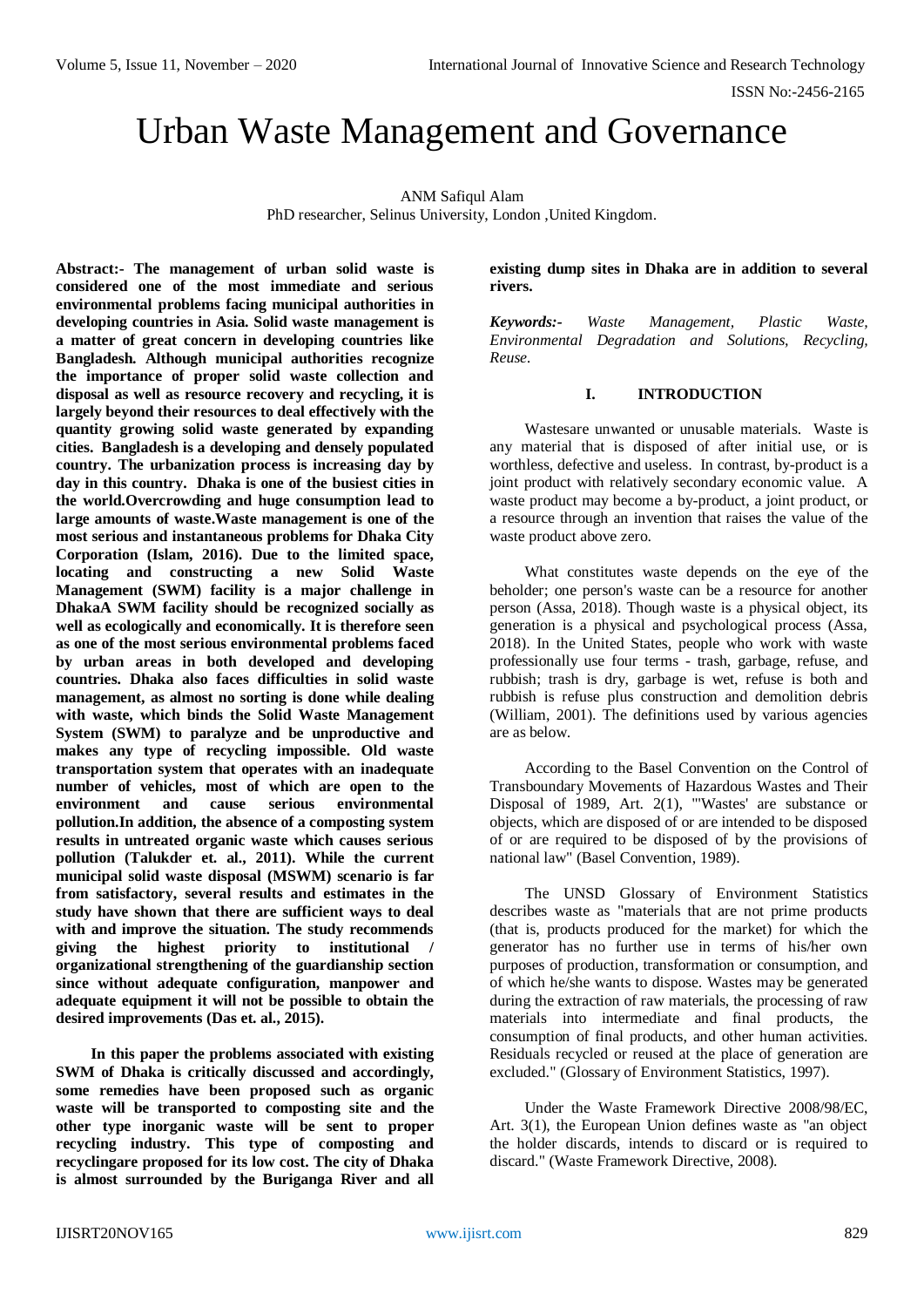The term waste is an inevitable by-product of human activities Economic development, urbanization and the improvement of the standard of living in cities have led to an increase in the quantity and complexity of the waste generated. Rapid urbanization and population growth are largely responsible for the increased rate of solid waste generation in Bangladesh. This is a major threat to the environment and public health. Due to lack of motivation, awareness, appropriate choice of technology and adequate financial support, a significant portion of waste, 40-60%, is not properly stored, collected or disposed of in places designated for its final disposal (Ahsan et al., 2005). As a result, this solid waste causes environmental problems. Solid waste consists of four components: recycling, composting, landfilling and waste for energy generation (WTE) through incineration (Anwarul and Jahiruddin, 2015).

In low-income countries like Bangladesh, much of the inorganic waste (such as plastics, metals, glass, etc.) is partially recycled by the informal sectors mainly, while NGOs are taking the lead in converting the organic fraction into compost on a limited scale. And the recycling sector is not yet touched so. However, much of the organic part and other worthless waste remain a major problem. This often constitutes more than half the weight of the total municipal solid waste generated and requires costly removal and disposal (Ali, 2004). In this contrast, the waste management situation in Bangladesh is very alarming, posing serious threats to the health of humans and nature, and it demands immediate and sustainable solutions (Anwarul and Jahiruddin, 2015). Therefore, this study attempts to summarize the state of waste generation, the waste management system and waste management technology, the existing legal framework related to waste management and the associated waste management issues for ensuring environmental sustainability.

Waste is the abandoned object of the use of living elements. Waste with urban life and part of a routine activity. The waste can be identified as the remaining or acceptable and residual part of the products produced by the mills starting from daily food.

By urban waste we mean the day-to-day activities of the city dwellers i.e. food preparation, consumption, house sweeping, street sweeping, office court mills and factory discharges.

There are two types of urban waste disposal:

- $\checkmark$  Solid waste
- $\checkmark$  Liquid waste

### **Solid waste**

Solid waste is used in household shops - part, office court, industrial factory, hospital, clinic, kchabazar (kitchen Market) etc.

# **Liquid waste**

Liquids mixed with chemicals emitted from industrial factories, hospital clinics and homes, hotels etc. Which usually cannot be managed through reuse and processing. In this case, waste water is used to wash and clean garden roads, cars, etc. by processing the waste water used for cleaning work.

The population is gradually increasing through the two processes of Globalization and Urbanization. At the same time, the elements of life are increasing. The use of a variety of accessories in the name of modernity is increasing. As a result, the supply of industrial data, market houses and infrastructure, services, consumer goods are expanding. At the same time the amount of waste is increasing. The type of waste is also changing. Waste is a hot topic in the world's major cities. In this regard, the management process is continuing through the research and research of urban experts, planning experts, planning experts, seminars, task force, round table meetings, etc. In the developed world 3 Differences are observed between waste production and management in the developing world. 750 million urban dwellers in the developing world alone. In the last two decades, the rate of urban waste generation in developing countries was three-fold per year, which will reach five-fold by 2015 due to rapid urbanization.

According to JICA, Dhaka produces more than half a kilogram (65) of waste per capita per day. There is a difference in this rate between rich and poor. The poor produce far less waste than the rich. In the same way, the per capita waste generation in Bangkok, a somewhat richer city than Dhaka, is almost one and a half times higher. Compared to cities in America and other rich countries. The following is an account of urban waste generation in Bangladesh based on per capita waste generation and total population:

- 1995: 10642 tons / day
- 2001: 16,000 tons / day
- 2025: (Allocation / Idea): 48064 Tons / Daily.

This shows that waste generation is increasing rapidly. In Dhaka alone, 3200 tons of waste is generated every day. According to other sources, this amount has been found to be 4500-5000 tons. Dhaka City Corporation collects 43% of the total waste in an official manner. And some of it is picked up from dumping sport and recycled. Forty-three percent of the total waste is either deposited by the waste generators themselves or dumped in various places illegally. Thirteen percent of the total waste is taken for recycling in one way or another. This work is done mainly through Tokai, Bhangari and workshops. It is estimated that more than one lakh people are involved in Dhaka metropolis at different stages of waste collection, removal, segregation, transportation, recycling etc.

### **Waste type**

Many of us say waste is two types of liquid waste and solid waste. But of the current urban waste, solid waste is the one that affects urban life the most. Solid waste is again of two types;

A. Organic

b. Inorganic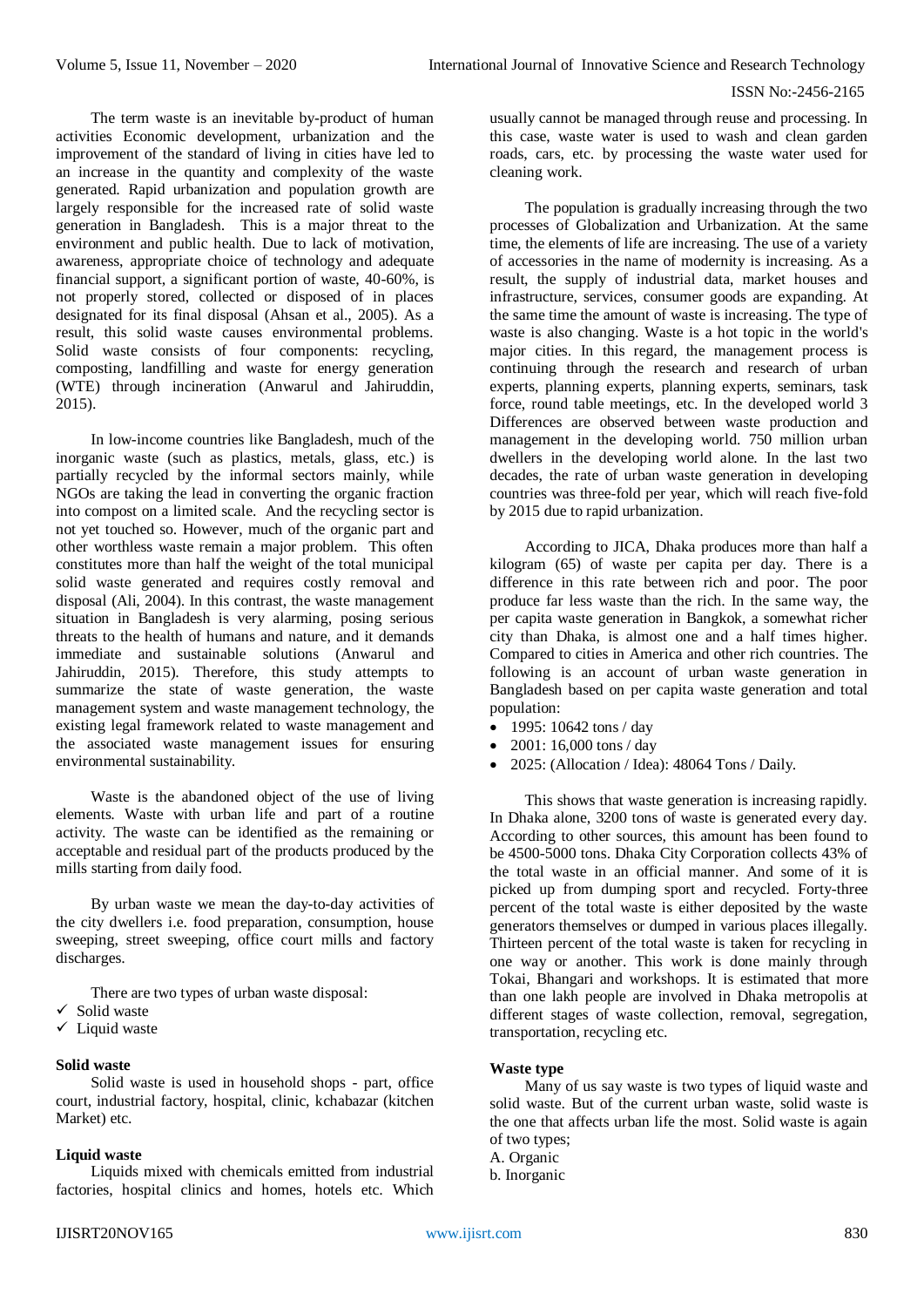21% 7%

Apart from this, in the age of modern information technology, new waste is created which is considered as waste of information technology. The following is a diagram of the type of waste.

- A. Organic waste: Food and vegetables, fruits, peels, herbs, leaves etc.
- B. Inorganic waste: plastic, rubber, wood, leather, paper, brick, stone, metal, garden, house, house, building residue, motor vehicle part.
- C. Waste of information technology: television, computer, mobile phone, CD, VCD, cassette, film, etc.

### **Different types of waste generation**

Food & Boat Curry (50%) Plastic Rubber Wood & Leather (16-75%) Paper Material (10-7%) Garden Residue (9%) Brick Stone, Rubbish (2.3%) Metals (0.15%) is described by the table below:

| <b>Types of waste</b>        | <b>Waste generation rate</b><br>(percent) |  |  |  |
|------------------------------|-------------------------------------------|--|--|--|
| Food & Vegetable Plastics,   | 80%                                       |  |  |  |
| Rubber, Wood, Leather,       | 16.75%                                    |  |  |  |
| Paper Materials              | 10.8%                                     |  |  |  |
| Gardens and others           | 10%                                       |  |  |  |
| Brick stone etc.             | 2.3%                                      |  |  |  |
| Metals (IT waste and others) | 0.15%                                     |  |  |  |

The rate of production depends largely on the nature of the urban dwelling species. In most cases, the use of food drums and awareness of the necessities of life.

### **Sources of waste:**

Waste is generated on the basis of waste activity. The main sources of solid waste are residential houses (49%), commercial centers, shops, jute etc. (21%), industrial factories (23%) and hospital clinics (7%). Among the different types of waste, hospital waste is deadly and risky. The disease spreads among humans. Pollutes the environment in deadly forms. Industrial waste is very harmful in many cases especially in water and soil pollution. Chemicals released from industry pollute the soil and destroy the fertility of the soil, disrupting the production of plants and crops. The contaminants in the water level also contaminate the water in the stupa, resulting in outbreaks of harmful diseases like arsenic. At present, concerted efforts are being made in the field of hospital waste disposal. Strategies to protect the environment from damage in various ways.

The following table shows the main sources of waste:

| Table 1: Source of table |            |  |  |  |
|--------------------------|------------|--|--|--|
| <b>Source of waste</b>   | Waste rate |  |  |  |
|                          |            |  |  |  |
| House hold               | 49%        |  |  |  |
| Industrial factory       | 23%        |  |  |  |

Trade centers and shops Hospitals and clinics

Solid waste generation in urban areas increases as the population grows. Table 2 is showing the scenario in details. According to Alamgir and Ahsan (2007), a total of 7,690 tons of municipal solid waste (MSW) is produced daily from the six major cities in Bangladesh, namely Dhaka, Chittagong, Khulna, Rajshahi, Barishal and Sylhet, while Dhaka contributes 69% of the total waste stream. Table 3 is showing the scenario in details. The composition of the entire waste stream is about 74.4% organic matter, 9.1%paper, 3.5% plastic, 1.9% textile and wood, 0.8% leather and rubber, 1.5% metal, 0.8% glass and 8%other wastes (Anwarul and Jahiruddin, 2015). Factors that contribute to waste formation are population density, lifestyles, economic conditions, fruit seasons, climate, recycling, and waste management program.

|  |  |  |  |  | Table 2. Urban solid waste production in Bangladesh. |
|--|--|--|--|--|------------------------------------------------------|
|--|--|--|--|--|------------------------------------------------------|

| Year | <b>Total urban</b><br>population | Urban population (%<br>total) | <b>Waste production rate</b><br>(kg/cap/day) | <b>Total waste production</b><br>(ton/day) |
|------|----------------------------------|-------------------------------|----------------------------------------------|--------------------------------------------|
| 1991 | 20872204                         | 20.15                         | $0.49**$                                     | 9873.5                                     |
| 2001 | 28808477                         | 23.39                         | $0.5***$                                     | 11,695                                     |
| 2004 | 32765152                         | 25.08                         | $0.5***$                                     | 16,382                                     |
| 2025 | 78440000                         | 40.0                          | $0.6**$                                      | 47,064                                     |

\*\* Source: ADBI and ADB, 2000, \*\*\* Zurbrugg 2002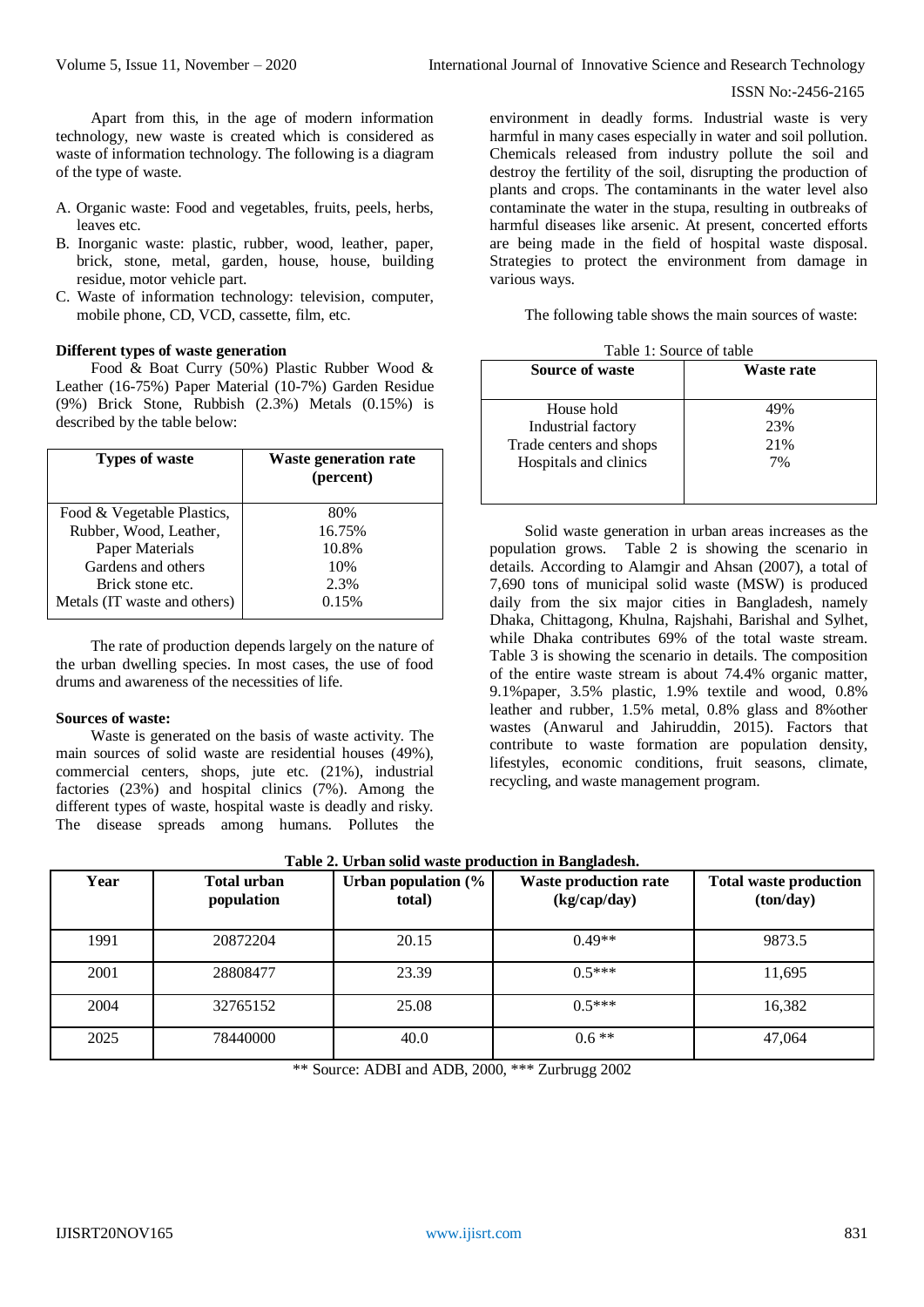| Waste                  | Per capita waste generation (kg/day) |                                          |                                   |                              |                                     |                                   |                          |
|------------------------|--------------------------------------|------------------------------------------|-----------------------------------|------------------------------|-------------------------------------|-----------------------------------|--------------------------|
| category               | <b>Dhaka City</b><br>Corporation     | Chattogram<br><b>City</b><br>Corporation | <b>Khulna City</b><br>Corporation | Rajshahi City<br>Corporation | <b>Barishal City</b><br>Corporation | <b>Sylhet City</b><br>Corporation | All<br>waste<br>stream   |
| Organic matter         | 3647                                 | 968                                      | 410                               | 121                          | 105                                 | 158                               | 5409                     |
| Paper                  | 571                                  | 130                                      | 49                                | 15                           | 9                                   | 18                                | 792                      |
| Plastic                | 230                                  | 37                                       | 16                                | $\tau$                       | 5                                   | 8                                 | 303                      |
| Textile &<br>wood      | 118                                  | 28                                       | 7                                 | 3                            | $\overline{2}$                      | 5                                 | 163                      |
| Leather $&$<br>rubber  | 75                                   | 13                                       | 3                                 | $\overline{2}$               |                                     | 1                                 | 95                       |
| Metal                  | 107                                  | 29                                       | 6                                 | $\overline{2}$               | $\overline{2}$                      | $\overline{2}$                    | 148                      |
| Glass                  | 37                                   | 13                                       | 3                                 | $\overline{2}$               |                                     | $\overline{2}$                    | 58                       |
| Others                 | 555                                  | 97                                       | 26                                | 18                           | 5                                   | 21                                | 722                      |
| Total                  | 5340                                 | 1315                                     | 520                               | 170                          | 130                                 | 215                               | 7690                     |
| Population             | 11.00                                | 3.65                                     | 1.50                              | 0.45                         | 0.40                                | 0.50                              | $\overline{\phantom{a}}$ |
| Per capita<br>(kg/day) | 0.485                                | 0.360                                    | 0.347                             | 0.378                        | 0.325                               | 0.430                             | 0.387                    |

# **Table 3. Generation of different categories of wastes in six major cities of Bangladesh (Alamgir and Ahsan, 2007).**

**Table 4. Per capita generation of wastes in six major cities of Bangladesh (Alamgir and Ahsan, 2007).**

| <b>Income</b>                  | Per capita waste generation (kg/day) |                                          |                                   |                              |                                     |                                   |         |
|--------------------------------|--------------------------------------|------------------------------------------|-----------------------------------|------------------------------|-------------------------------------|-----------------------------------|---------|
| level                          | <b>Dhaka City</b><br>Corporation     | Chattogram<br><b>City</b><br>Corporation | <b>Khulna City</b><br>Corporation | Rajshahi City<br>Corporation | <b>Barihsal City</b><br>Corporation | <b>Sylhet City</b><br>Corporation | Average |
| High socio-<br>economic        | 0.504                                | 0.378                                    | 0.368                             | 0.343                        | 0.327                               | 0.429                             | 0.392   |
| Middle upper<br>socio-economic | 0.389                                | 0.343                                    | 0.333                             | 0.320                        | 0.278                               | 0.395                             | 0.343   |
| Middle socio-<br>economic      | 0.371                                | 0.350                                    | 0.319                             | 0.242                        | 0.247                               | 0.340                             | 0.312   |
| Middle lower<br>socio-economic | 0.305                                | 0.253                                    | 0.264                             | 0.309                        | 0.269                               | 0.248                             | 0.275   |
| Low socio-<br>economic         | 0.270                                | 0.189                                    | 0.203                             | 0.239                        | 0.172                               | 0.260                             | 0.222   |
| Average                        | 0.368                                | 0.030                                    | 0.297                             | 0.291                        | 0.259                               | 0.334                             | 0.309   |
| <b>SD</b>                      | 0.090                                | 0.079                                    | 0.065                             | 0.047                        | 0.057                               | 0.080                             | 0.070   |

The per capita generation of waste and the percentage composition of the waste components are the two most important aspects for decision makers. This information helps identify waste components for source reduction and recycling programs. In families with high socioeconomic scores, daily waste generation rates are generally higher than in other families with lower socioeconomic scores. The per capita production rate ranged from 0.325 to 0.485 kg / capita / day, while the average rate for the six major cities was 0.387 kg / capita / day (See Table 4). Waste is generated from different sources viz. domestic, commercial, from different sources viz. industrial, street sweeping, sanitary facilities, etc., of which the domestic source predominates (See Figure 1).

The rate of waste generation was found to be higher during the rainy season and lower during the dry season, with the rate of waste generation per capita per day being 500 g during the rainy season and 340 g during the rainy season. the dry season (JICA 2005).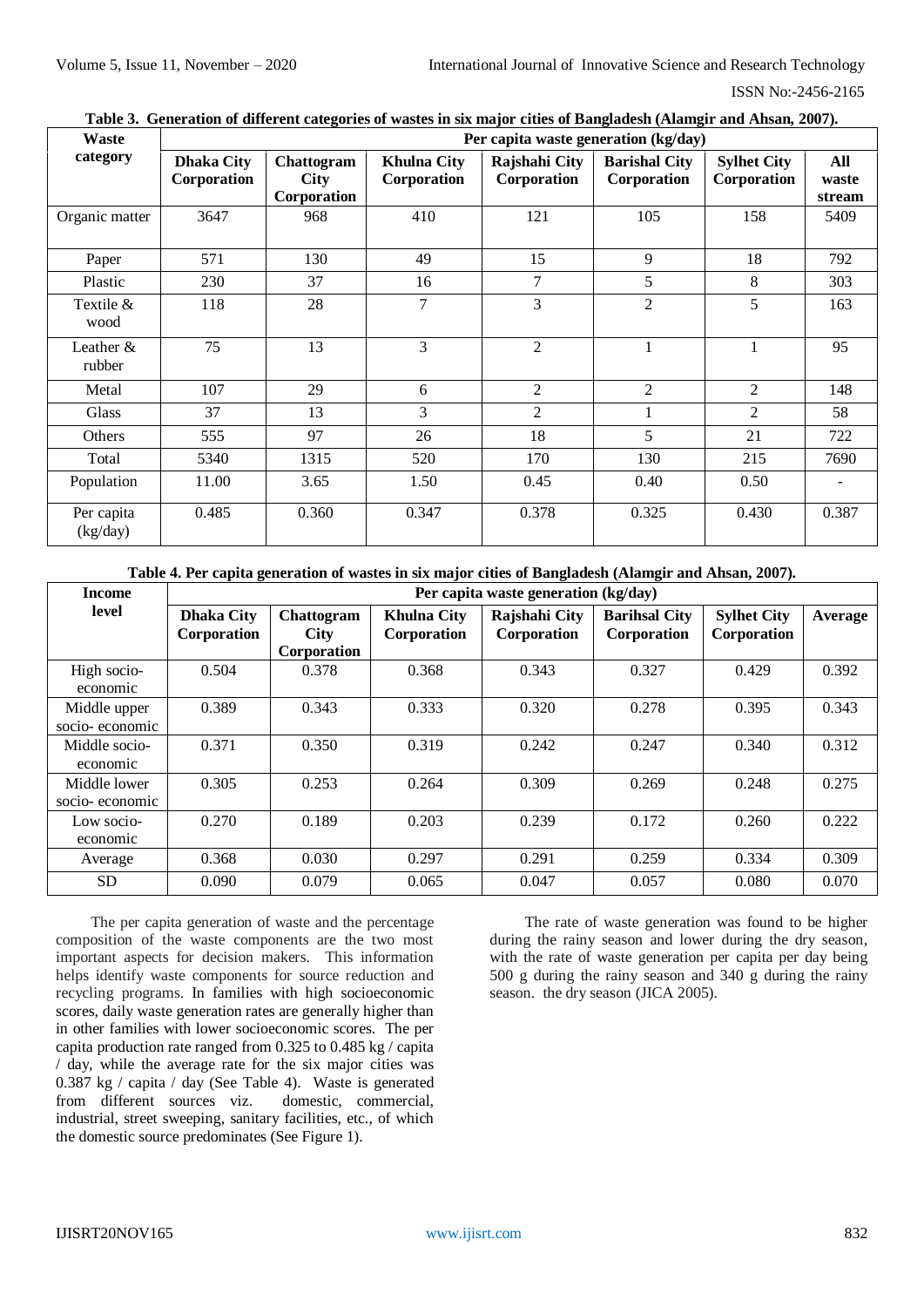

### **Waste Management:**

Waste management is a chain process i.e. from waste generation to final stage work. There are various stages of waste generation or production, collection, desalination, transportation, recycling and dumping. Every city in the world has waste management. At this stage, locally adopted waste management system is known as the waste management of the city. The responsibility of waste management lies with the municipality or city officer.

Waste management processes involve different types of manpower. The stages include the initial collection from the house or shop, the market, the office. Usually this work is done by children at home.

This work is usually done by child laborers or female laborers and in some cases by adult male laborers at home. They collect the collected waste in a push van / bicycle van and take it directly to the nearest DCC dustbin. It is the responsibility of the city authority to collect garbage from the dustbin and deposit it at the DCC dumping spot. Many people are involved in waste collection while collecting waste at home or in the market.

Conventional Waste Management –



Figure 2: Conventional Waste Management

Except in big cities like Dhaka and Chittagong, there is no proper system for garbage collection and removal. Even in the capital city of Dhaka, garbage removal and management is unsatisfactory. Garbage piles on the side of the city streets are a very normal sight. The people of the city have become accustomed to a lot of garbage. The efficient manpower, transportation and processing system of Dhaka City Corporation for waste management is very fragile. Waste management in such a big city is impossible for them to afford. Can collect 42% of total waste generated. The rest of the waste is deposited in the drain. In the fast-

growing Dhaka metropolis, 100 hectares of land is required every year to fill low-lying areas by removing or dumping waste.

Disposal of waste in the conventional way is not health and environment friendly. Dumping under the open sky spreads inaccessible and then destroys the environment and damages the soil and water. Harmful aspects of removing raw waste under the open sky are shown in the figure below.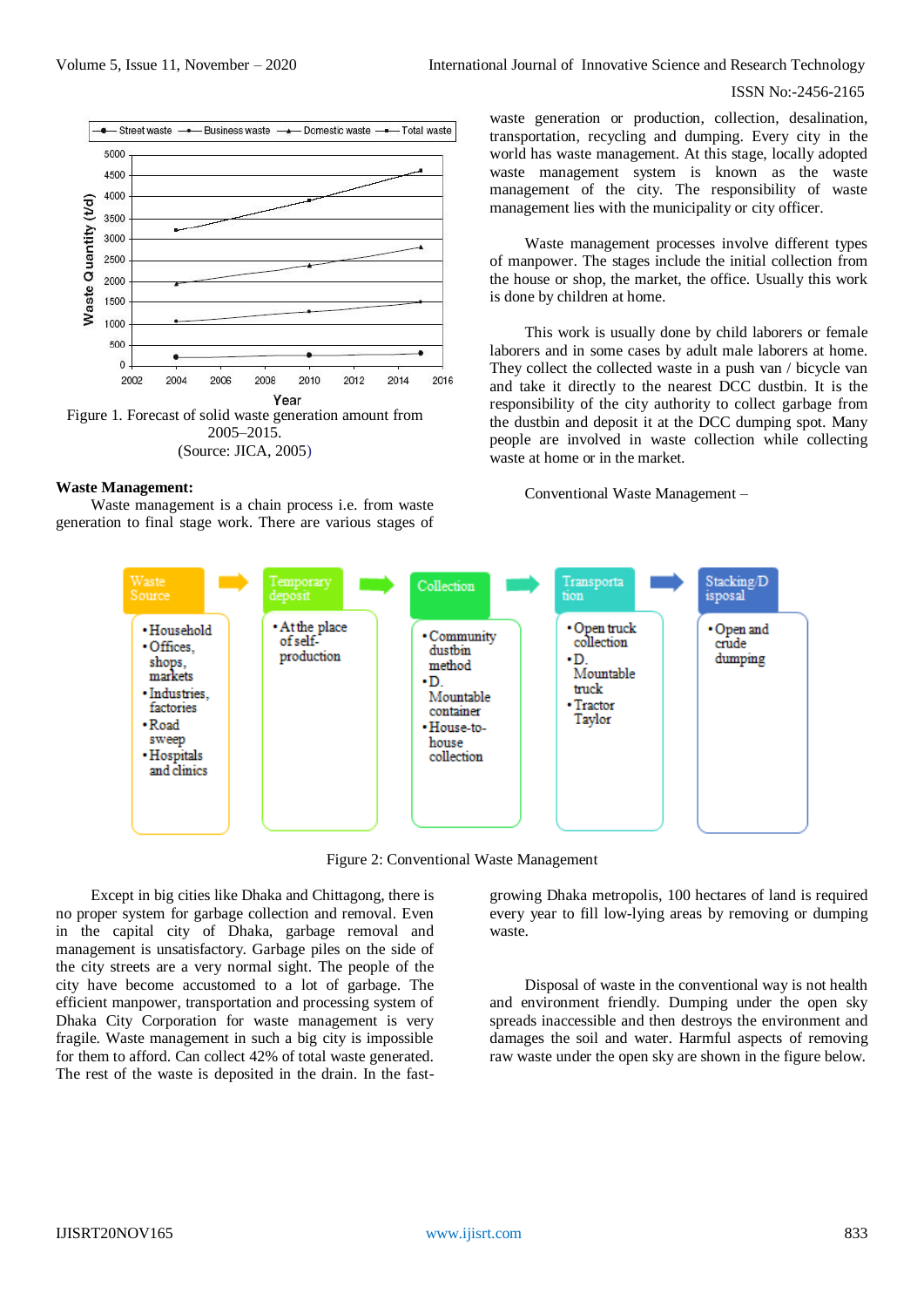

Figure 3: Impact of crude waste stacking.

Efficient management or management or governance is consistent with every action. Through efficient management, it is possible to build a habitable and healthy city by using the waste disposal system in a timely and appropriate manner. We can divide waste management into two parts.

- 1. The method of making the right decision / policy
- 2. Policy implementation procedures

1.The method of making the right decision / policy:

The only major hero of the city's waste management is the government or its authority. The authorities formulate various rules and regulations for proper management. Introduce the right method by making laws. In the case of waste management in a city, the national waste management system is formulated depending on the local geographical, social and economic conditions. No such method has been applied in Bangladesh yet. In Yokohama, Japan, a developing country in the world. Waste management in Manila or Jakarta in the Philippines may be commendable and worthy of imitation. Appointment methods:

- Formation of Partnership Task Force on Waste Management
- Legislation of city authorities to pay waste generators like taxes.
- Rapid segregation of waste
- Encouraging entrepreneurs in waste processing small scale industries and providing all business facilities.
- Participation and promotion of social waste removal movement to the people.
- Preparation training for removal and processing of school level waste in the national curriculum.
- Discourage unnecessary and indigestible packing in industry and marketing.

Following and managing the above methods for a sustainable and sustainable waste management can turn a city into a waste resource. Urban economic activity may increase. Unemployment can be eliminated. Urban poverty

will be alleviated. If applied properly, the waste will be the raw material of big industrial factories. At the same time, linkage will develop into a small industry which may at one time go even further than the garment industry.

2. Policy implementation method:

In a chain process, everyone is involved, that is, interconnected. In this case, it can take responsibility based on the stage of implementation of the policies. Such as:

- Corporate management.
- Local level management.
- National stage management.
- International stage management.

At each of the above levels there will be a waste management authority and they will implement the enacted laws. The government will play a key role at each stage. This means that the public sector can encourage waste management in partnership with other sector stakeholders.Such as: government letter, individual letter, community letter, NGO can participate together.



Figure 4: Stakeholders of waste Management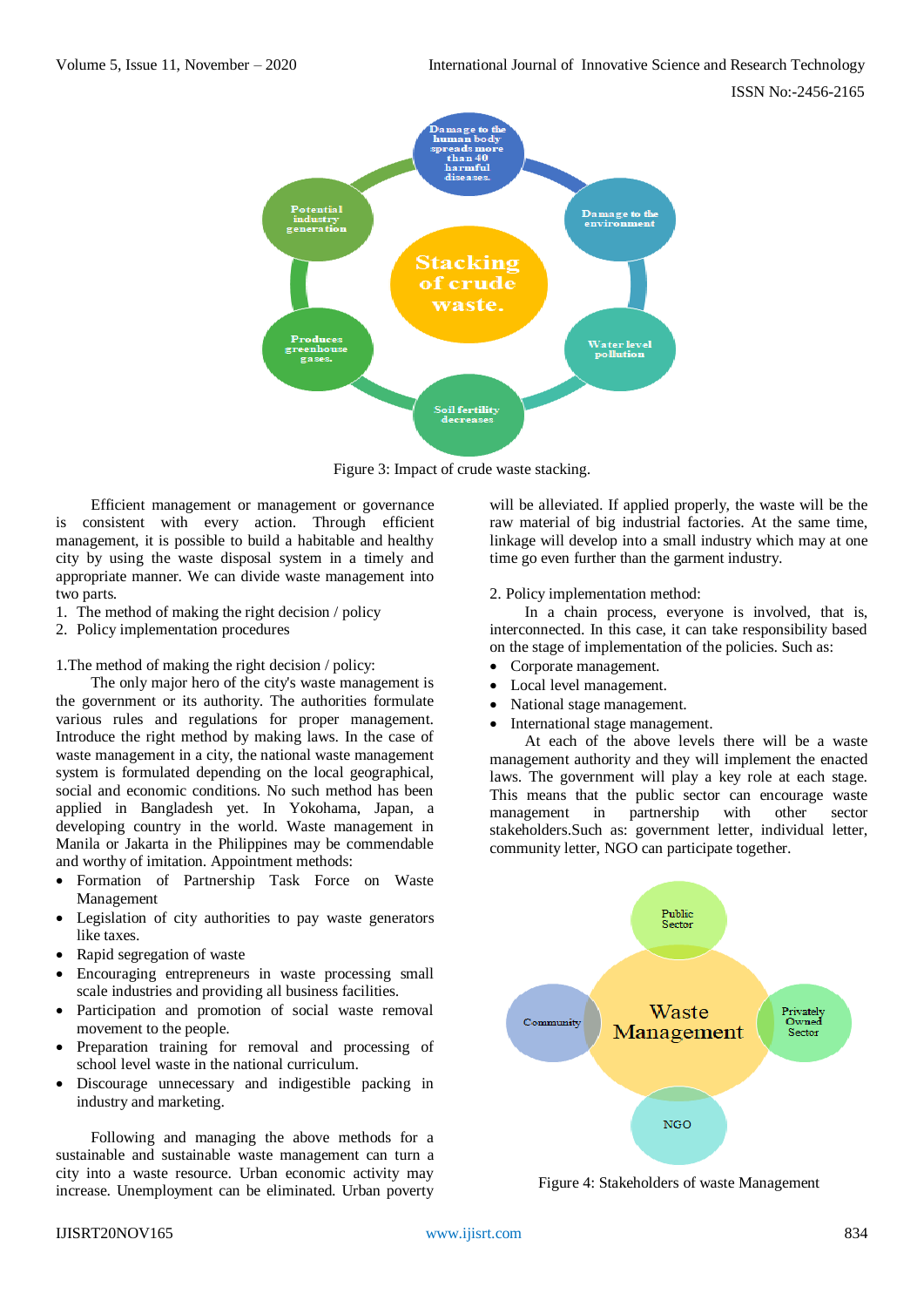A task force consisting of different stakeholders of a city can manage waste through good governance.Both the director of good governance recommendations and the implementing director will be responsible for the needs or wants of the present and future society. Waste management will be improved if accountability, responsibility and skills are combined in all areas.The following figure illustrates a well-directed scenario of waste management in Bangladesh.



Figure 5: Waste management system in Bangladesh

### **Legal framework for solid waste management**

There are national and local levels of legal framework in relation to solid waste management. They are stated below.

**National Environmental Management Action Plan (NEMAP):** The Ministry of Environment and Forest (MoEF) has formulated this action plan. NEMAP has recommended for actions in the areas of sanitation, solid waste management, water supply and environmental awareness etc. Based on the findings and recommendations of NEMAP, the government has taken up projects like community-based water supply and sanitation, community based solid waste management and community-based wastewater treatment (GoB, 1995).

**National Policy for Water Supply and Sanitation 1998:**  The Ministry of Local Government Rural Development & Cooperatives has prepared this policy. Special emphasis has been given on participation of private sector and NGOs in water supply and sanitation in urban areas. Some solid waste and recycling related strategies under this policy are given below:

- Local Government Bodies (City Corporations and municipalities) may transfer, where feasible collection, removal and management of solid waste to the private sector.
- Measures to be taken to recycle the waste as much as possible and promote use of organic waste materials for compost and bio-gas production
- Private sector including NGO participation in sanitation is encouraged (GoB,1998).

**Local Level Legal Framework:** There is no adequate legislation in the country to address the growing problems of solid waste. The responsibility of removal and disposal of municipal solid waste lies with the City Corporations and municipalities. The six City Corporation Ordinances and Paurashava Ordinance 1977 are the only local law that gives some idea about disposal of municipal waste.

### **Problems of Solid Waste Management**

There are many problems and drawbacks of solid waste management in the urban areas of Bangladesh. The major ones are as follows:

- Shortage of suitable lands for final disposal of solid waste;
- Lack of awareness about environmental problems associated with solid wastes
- Lack of partnership between public sector, private sectors and community groups
- Lack of proper handling rules and standard;
- Lack of finance, and inefficient tax collection;
- Inefficient practice of waste collection;
- Absence of national policy to encourage recycling practice;

# **Recycling and Composting**

For the developing countries, large centralized and highly mechanized small-scale decentralized communitybased composting plants are often considered as an appropriate option for treating municipal solid waste because of their reduced transport costs, use of low-cost technologies, based mainly on manual labor, and minimize problems and difficulties encountered with backyard composting. Recently using Clean Development Mechanism (CDM) under the Kyoto Protocol Waste Concern alongside WWR (a Dutch company) took an initiative for a 700 tons/ day capacity composting plant and land fill gas recovery project at Dhaka city. Recently, a standard has been fixed in Bangladesh for composition of organic fertilizers including all wastes. (Table 5).